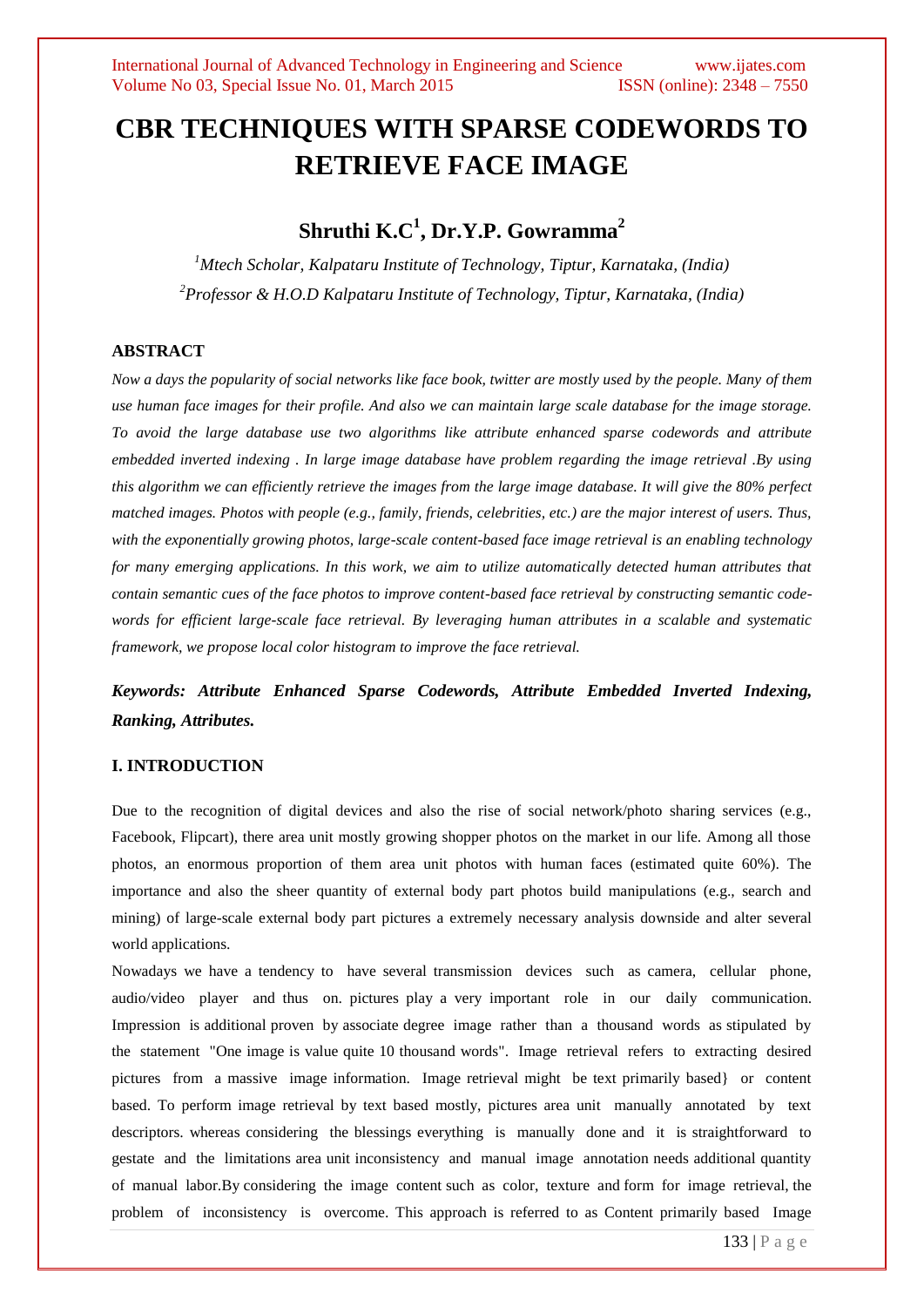Retrieval . Content primarily based Image Retrieval is used in several areas like art galleries, criminal investigation, medical and geographic databases. For the simple feature extraction, in , the RGB (Red inexperienced, Blue) color pictures square measure reworked into YUV color area and therefore the Y elements representing the grey level pictures square measure reworked into riffle domain. By victimisation Mallat's pyramid algorithmic program, the grey level image is rotten into its riffle coefficients.

To analyze the effectiveness of various human attributes across datasets and notice informative human attributes. , the contributions of attribute increased thin codewords include: within the mix mechanically detected high-level human attributes and low-level options to construct linguistics codewords. To the simplest of developer information, this can be the primary proposal of such combination for content-based face image retrieval. To balance international representations in image collections and domestically embedded facial characteristics, within the scalable face image retrieval victimisation attribute increased thin codewords system 2 orthogonal ways to utilize mechanically detected human attributes to boost content-based face image retrieval beneath a scalable framework. It conducts intensive experiments and demonstrates the supported of the planned ways on 2 separate public datasets and still ensures real time response. within the any establish informative and generic human attributes for face image retrieval across totally different datasets. the chosen descriptors square measure promising for different applications from last decade, there's tremendous growth within the use of technology and art galleries, nature, diversion, education, industry, varied areas have resulted in giant amounts of pictures within which the various areas in medicine field, etc in these applications. so as to retrieve the dataset wants immense image particularly image is extremely complicate task to recover; thus



Fig. 1. (a) Because low-level features are lack of semantic meanings, face images of two different people might be close in the traditional low-level feature space. (b) By incorporating high-level human attributes into feature representations, we can provide better discriminability for face image retrieval. there should be an automated system which can input the number of queries image matching to retrieve images. Designing such systems research is quite challenging there is much image retrieval

From large image dataset of images presented yet for automatic recovery systems. There are two types of image retrieval systems such as content based and text based image retrieval. For the text based system, text annotation is done manually for all images and then used by a database management system to perform image retrieval. This manual process may takes more time for doing so. There are two main limitations of this approach such as more resources and costs are required to do the manual annotations and the process of explaining the contents of image highly subjective.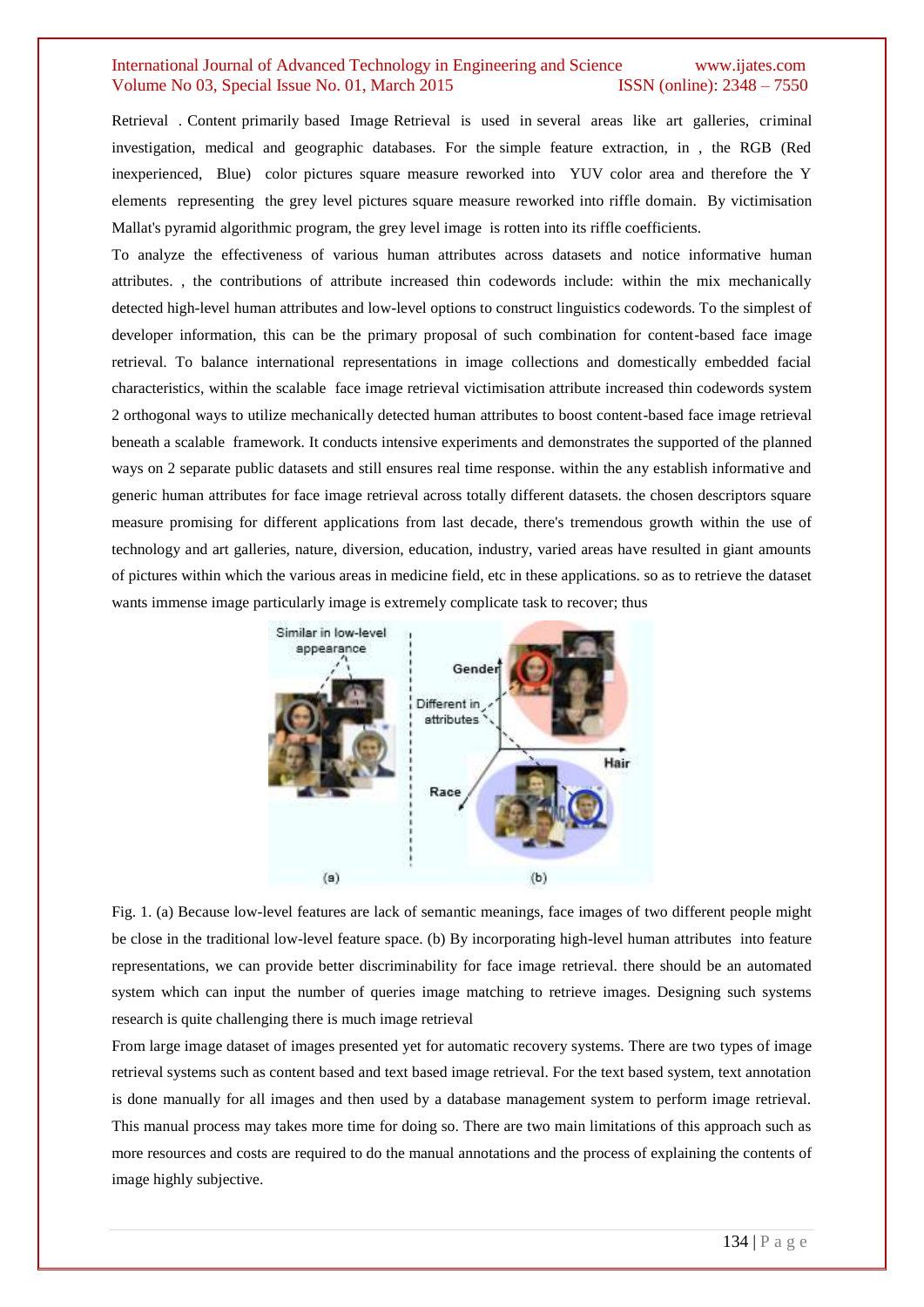That is, the perspective of textual descriptions given by an annotator could be different from the perspective of a user. In other words, there are textual user queries and image annotation. Incompatibility to correct the problem, Image according to image content retrieval such a strategy carries out so-called content-based image retrieval (CBIR). Physical symptoms of CBIR system [2] to build glossery description of images to facilitate efficient and effective retrieval [1], the primary goal of the CBIR system is basically sewage facilities and queries image color, shape and texture with each dataset.

## **II. RELATED WORK**

B.C.Chen et.al [2] developed a scalable face image retrieval system which can integrate with partial identity information to improve the retrieval result. To achieve this goal, B.C.Chen et.al first apply sparse coding on local features extracted from face images combining with inverted indexing to construct an efficient and scalable face retrieval system. Then propose a novel coding scheme that refines the representation of the original sparse coding by using identity information. Using the proposed coding scheme, face images with large intraclass variances will still be quantized into similar visual words if they share the same identity. Experimental results show that the system can achieve salient retrieval results on LFW dataset (13K faces) and outperform linear search methods using well known face recognition feature descriptors.

Recently shown to give excellent results for category recognition. A. Ramisa et al. [3] discuss their performance in the context of image retrieval; show that retrieving images of particular objects based on attribute vectors gives results comparable to the state of the art. A. Ramisa et al. demonstrate that combining attribute and Fisher vectors improves performance for retrieval of particular objects as well as categories. Implement an efficient coding technique for compressing the combined descriptor to very small codes. Experimental results on the Holidays dataset show that our approach significantly outperforms the state of the art, even for a very compact representation of 16 bytes per image. Retrieving category images is evaluated on the "web-queries" dataset. A. Ramisa et al. show that attribute features combined with Fisher vectors improve the performance and that combined image features can supplement text features. Huang, G. [5] discussed about the labeled faces in the wild. Face recognition has benefitted greatly from the many databases that have been produced to study it. Most of these databases have been created under controlled conditions to facilitate the study of specific parameters on the face recognition problem. These parameters include such variables as position, pose, lighting, expression, background, camera quality, occlusion, age, and gender. While there are many applications for face recognition technology in which one can control the parameters of image acquisition, there are also many applications in which the practitioner has little or no control over such parameters. This database is provided as an aid in studying the latter, unconstrained, face recognition problem.

The database represents an initial attempt to provide a set of labeled face photographs spanning the range of conditions typically encountered by people in their everyday lives. The database exhibits "natural" variability in pose, lighting, focus, resolution, facial expression, age, gender, race, accessories, make-up, occlusions, background, and photographic quality. Despite this variability, the images in the database are presented in a simple and consistent format for maximum ease of use. In addition to describing the details of the database and its acquisition we provide specific experimental paradigms for which the database is suitable. This is done in an effort to make research performed with the database as consistent and comparable as possible. For identity related problems, descriptive attributes can take the form of any information that helps represent an individual, including age data, describable visual attributes, and contextual data. With a rich set of descriptive attributes, it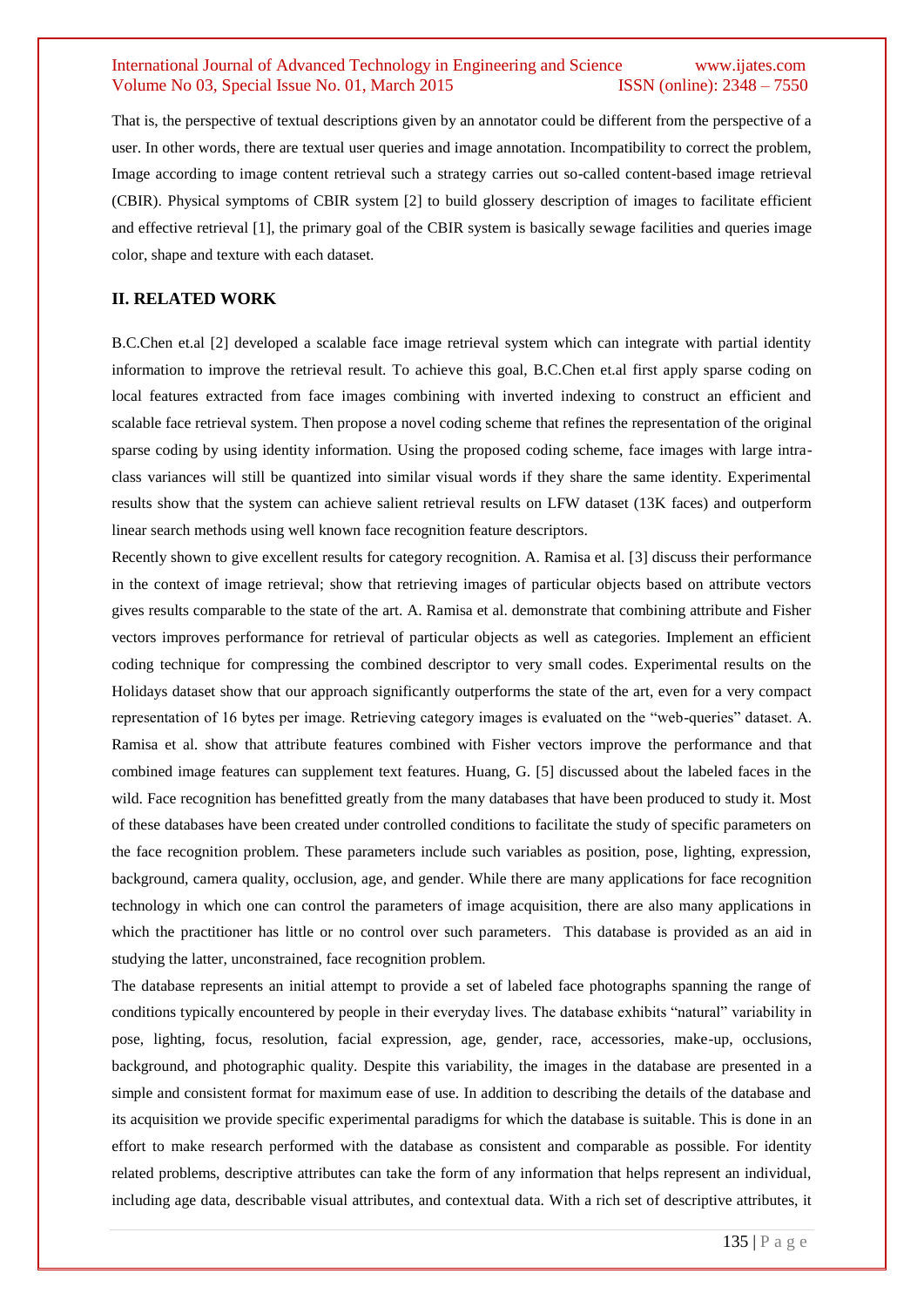is possible to enhance the base matching accuracy of a traditional face identification system through intelligent score weighting. Factor any attribute differences between people into our match score calculation, it can deemphasize incorrect results, and ideally lift the correct matching record to a higher rank position. Naturally, the presence of all descriptive attributes during a match instance cannot be expected, especially when considering non- biometric context.

#### **III. EXISITING SYSTEM**

Gabor filter is a group of wavelets. Many methods utilize the capability of edge detectors lIike sobel, prewit and canny; however, the results are unsatisfactory in case of illumination and noise. The algorithm utilizes the odd Gabor filter whose edge detection capability has been proven better when compared to other edge detectors. With different values of filter parameters, Gabor filters yield different filter banks.Many methods utilize the capability of edge detectors like sobel, prewit and canny; however, the results are unsatisfactory in case of illumination and noise

#### **IV. PROPOSED SYSTEM**

In this planned system image retrieval method embody 2 a lot of algorithms to expeditiously retrieve the image from giant image dataodewords to the image within the info. It split the one image into grides and generates the codewords relying upon the attributes. base. The attribute encodewords to the image within the info. It split the one image into grides and generates the codewords relying upon the attributes.In planned technique, the face feature is extracted with the facilitate native color bar graph. This forms the feature vector. The options square measure extracted for the question image.The on top of method is conjointly applied to the info image. euclidian distance live between feature vector of question image and have vector of every image in the info is computed. The uppermost 'n' similar pictures from the info square measure retrieved



Fig 2. this means the dataflow of image retrieval system. The sample question image is given to the system. it's preprocessed by the system to notice the facial attributes. supported each the content primarily based image retrieval system and therefore the distributed codewords the attribute should be detected. The attribute increased distributed codewords and therefore the attribute embedded inverted categorisation is that the 2 main rule used for the image retrieval method.

SYSTEM ARCHITECTURE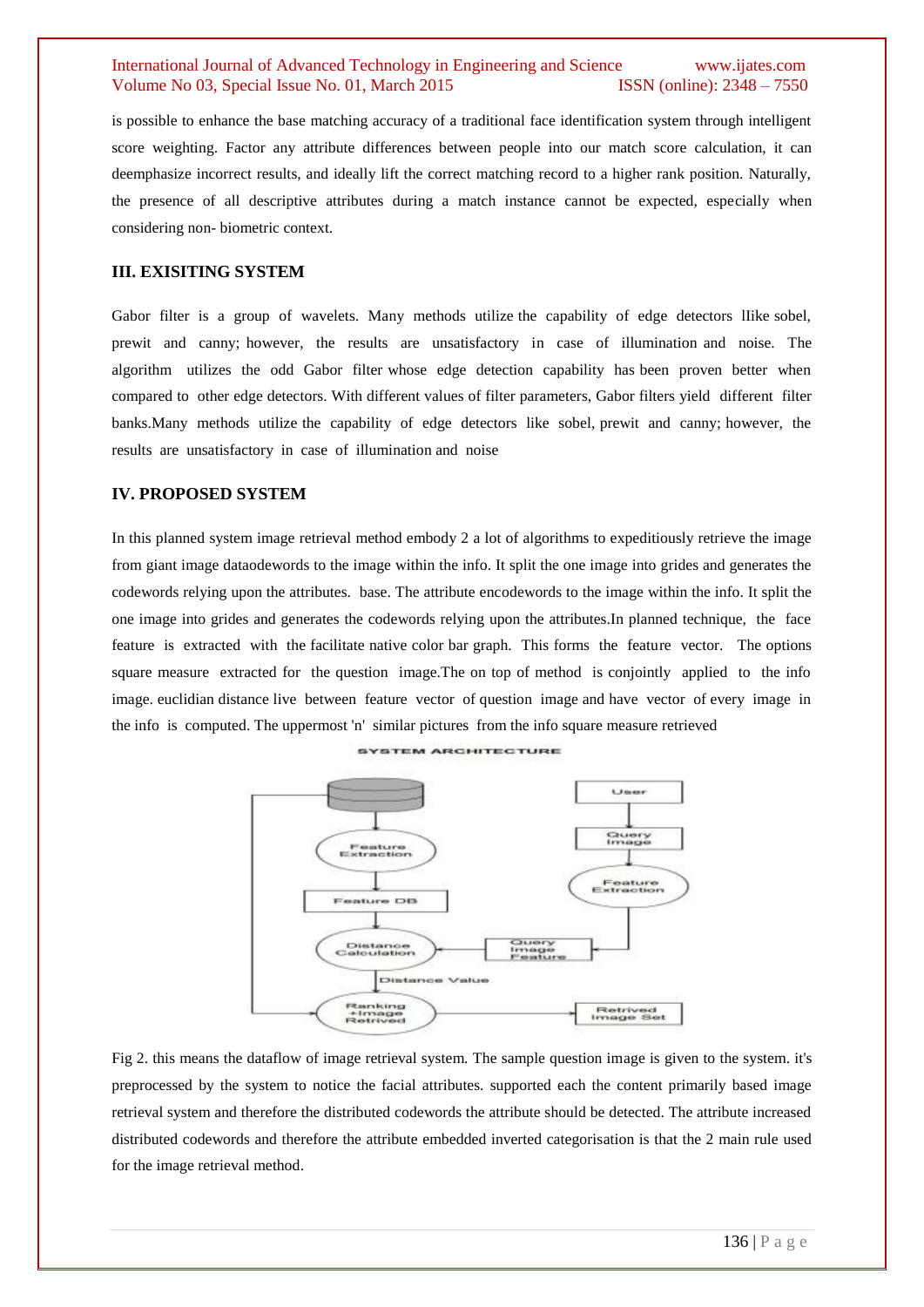In this planned system image retrieval method embody 2 a lot of algorithms to expeditiously retrieve the image from massive image dataodewords to the image within the information. It split the one image into grides and generates the codewords relying upon the attributes. base. The attribute encodewords to the image within the information. It split the one image into grides and generates the codewords relying upon the attributes.In planned technique, the face feature is extracted with the facilitate native color bar chart. This forms the feature vector. The options ar extracted for the question image.The on top of method is conjointly applied to the information image. euclidian distance live between feature vector of question image and have vector of every image in the information is computed. The uppermost 'n' similar pictures from the information ar retrieved.

- Usinglocal color bar chart for retrieving the pictures the retrieval performance was improved alternative than mistreatment Dennis Gabor filters.
- Various ways do not represent the face properly, and thus it is troublesome to do normalisation (matching is somewhat hard). Here, we have a tendency to ar ready to determine the faces of Asian, western ,African and Indian.

#### **4.1 Observations**

#### **4.1.1 Content-Based Image Search**

Content-based image retrieval (CBIR) conjointly called question by image content (QBIC) is that the presentation of pc vision techniques to the image retrieval drawback of penetrating for digital pictures in massive databases. Some researchers have attentive on associating the linguistics gap by finding linguistics image representations to extend the CBIR performance. Content-based face image retrieval is associated to face recognition problems however they consider finding applicable feature representations for climbable compartmentalization systems.

#### **4.1.2 Attribute Primarily Based Search**

Attribute detection has appropriate quality on numerous of various human attributes. mistreatment these human attributes many researchers have earned promising ends up in totally different applications corresponding to face recognition, face identification, keyword-based face image retrieval, and similar attribute search.

#### **4.1.3 Face Image Retrieval**

The recommended work could be a facial image retrieval model for similar facial pictures retrieval within the search area of the facial pictures by combining content-based image retrieval (CBIR) techniques and face recognition techniques with the linguistics rationalization of facial image. the target is to the decrease the linguistics gap among high level question demand and low level of the facial expression of external body part image.

#### **4.2 Experiments on Attribute Enhanced Sparse Committal to Writing (ASC)**

#### **4.2.1 Performance of Single Attribute**

The MAP of attribute increased thin committal to writing supported single attribute. we've calculated the performance of ASC supported seventy three numerous characteristics on each datasets. supported single attribute, we've attain up to twelve.2% relative development in dataset and sixteen.2% in LFW dataset mistreatment ASC. sure enough attributes, ASC performs poorer than SC, as a result of ASC is very related to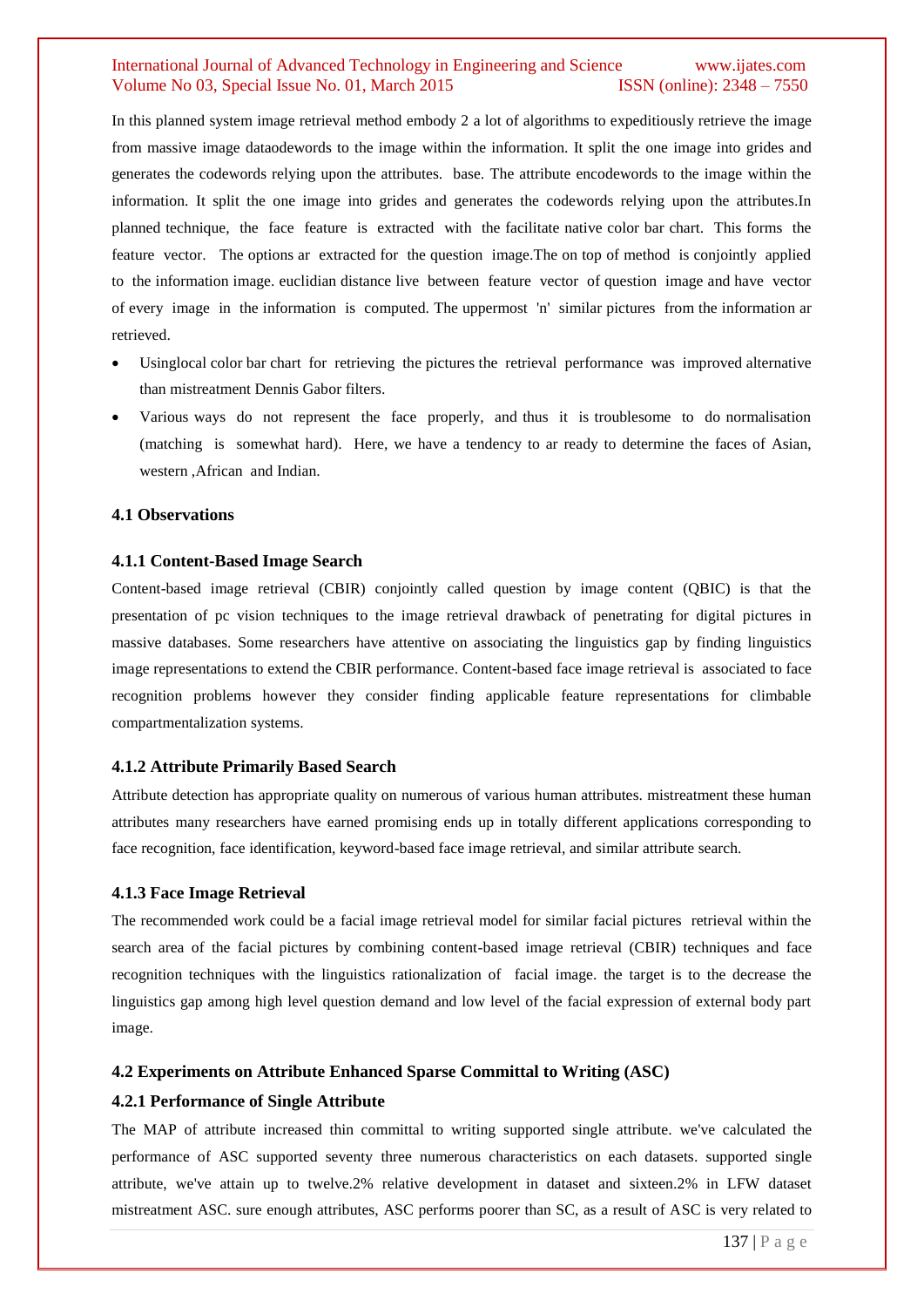attribute detection accuracy. ASC performs higher in most attributes, as a result of it will cash in of the qualified attribute scores and is therefore most uses the sturdy to attribute detection error. we have a tendency to conjointly notice that mistreatment sure attributes like smiling,harsh lighting can decrease the performance in each datasets. it's maybe as these attributes aren't related to the identity of the person.

#### **4.2.2 Performance of Multiple Attributes**

Using qualities hierarchical by ASC across 2 datasets ar capable to categorize informative attributes. Here we will reason high twenty overlapped attributes into 5 totally different classes together with gender connected attributes (G): Male, sporting Earrings, sporting Lipstick, engaging Woman; hair colors (H): Blond Hair, Black Hair, grey Hair; races (R): White, Asian, Indian; ages (A): Youth, Senior; and private options (P): Receding Hairline, Bald, No Beard, No Eyeglasses, Bushy Eyebrows, mentum. Merging these attributes mistreatment ASC we've more attain higher performance.

## **V. CONCLUSTION**

This system propose, strategies to utilize mechanically detected human attributes to considerably improve content-based face image retrieval. To the most effective of our data, this can be the primary proposal to automatically detected human attributes for content-based face image retrieval. Attribute-enhanced thin secret writing exploits the world structure and uses many human attributes to construct semantic-aware codeword within the offline stage. Attribute-embedded inverted compartmentalization more considers the native attribute signature of the question image and still ensures economical retrieval within the on-line stage.

#### **REFERENCES**

- [1] Y.-H. Lei, Y.-Y. Chen, L. Iida, B.-C. Chen, H.-H. Su, and W. H. Hsu, "Photo search by face positions and facial attributes on touch devices," ACM Multimedia, 2011.
- [2] D. Wang, S. C. Hoi, Y. He, and J. Zhu, "Retrieval-based face annotation by weak label regularized local coordinate coding," ACM Multimedia, 2011.
- [3] U. Park and A. K. Jain, "Face matching and retrieval using soft biometrics," IEEE Transactions on Information Forensics and Security, 2010.
- [4] Z. Wu, Q. Ke, J. Sun, and H.-Y. Shum, "Scalable face image retrieval with identity- based quantization and multi-reference re- ranking," IEEE Conference on Computer Vision and Pattern Recognition, 2010.
- [5] B.-C. Chen, Y.-H. Kuo, Y.-Y. Chen, K.-Y. Chu, and W. Hsu, "Semisupervised face image retrieval using sparse coding with identity constraint," ACM Multimedia, 2011.
- [6] M. Douze and A. Ramisa and C. Schmid, "Combining Attributes and Fisher Vectors for Efficient Image Retrieval," IEEE Conference on Computer Vision and Pattern Recognition, 2011.
- [7] N. Kumar, A. C. Berg, P. N. Belhumeur, and S. K. Nayar, "Describable visual attributes for face verification and image search," in IEEE Transactions on Pattern Analysis.
- [8] W. Scheirer, N. Kumar, K. Ricanek, T. E. Boult, and P. N. Belhumeur, "Fusing with context: a bayesian approach to combining descriptive attributes," International Joint Conference on Biometrics, 2011.
- [9] B. Siddiquie, R. S. Feris, and L. S. Davis, "Image ranking and retrieval based on multi- attribute queries," IEEE Conference on Computer Vision and Pattern Recognition, 2011.